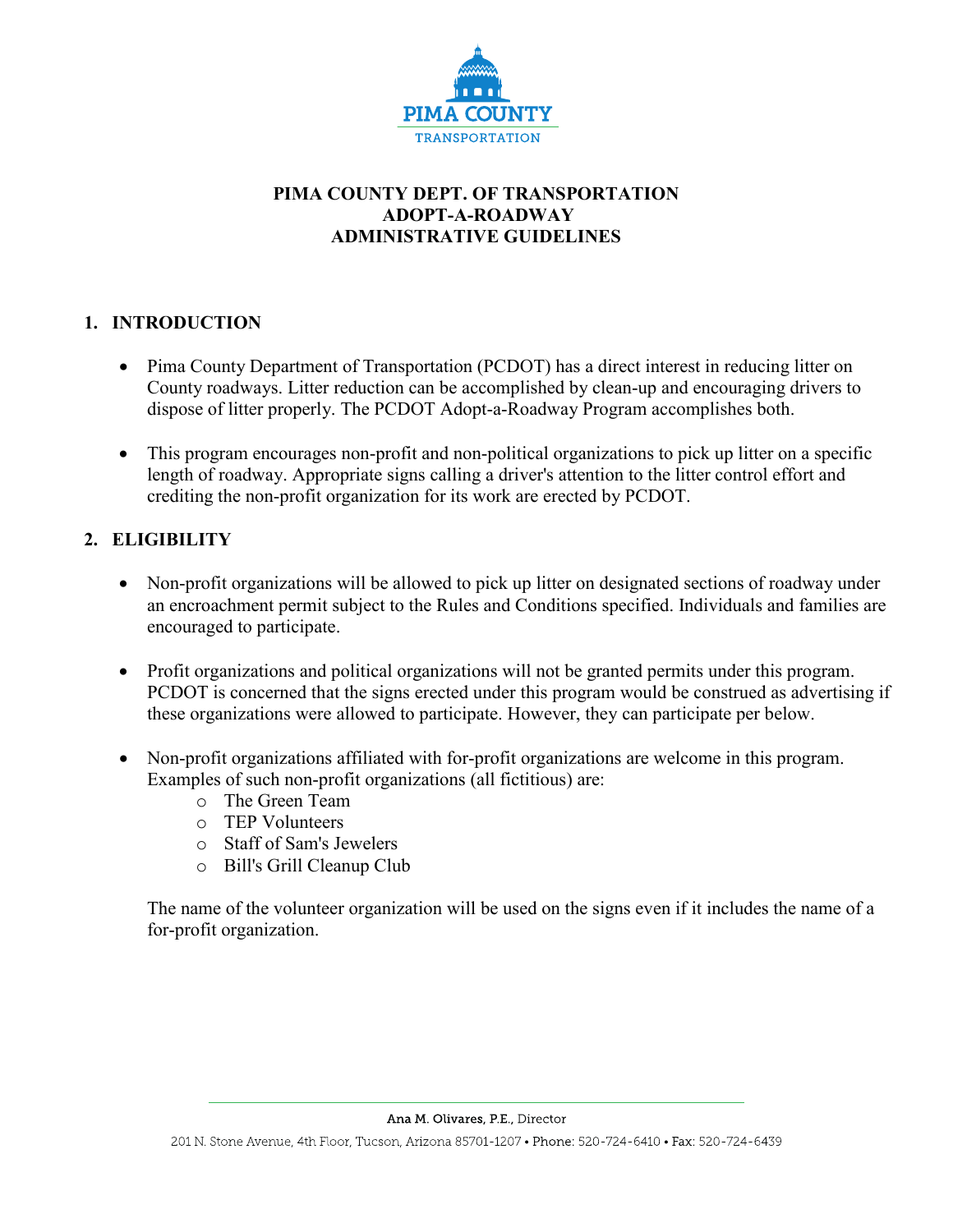#### **3. RULES AND CONDITIONS**

- The length of roadway section should be approximately two miles. Shorter lengths may be permitted in heavy litter areas, but not less than one mile. Only roadway sections which PCDOT considers suitable shall be designated. Safety of Adopt-a-Roadway volunteers is a prime consideration.
- No permits shall be granted when site conditions are unsuitable for your group's age level. No pick up on the medians is allowed due to safety concerns.
- No children younger than 14 years of age may participate or be permitted in the right-of-way for any reason. The group shall provide an adequate supervisor - at least one adult 21 years of age or older for every ten members under the age of 18 years.
- PCDOT shall erect the recognition signs; if it becomes necessary to replace a sign, PCDOT may require the organizations to contact PCDOT in advance for the replacement sign. PCDOT reserves the right to approve, disapprove and/or edit names or acronyms to go on the sign.
- PCDOT shall supply litter bags and remove and dispose of filled bags. All filled litter bags shall be placed off the roadside so as not to obstruct traffic or emergency use of roadside shoulders.
- PCDOT shall provide safety vests to be worn by all Adopt-a-Roadway volunteers when working on the roadway right-of-way.
- The participating organization shall appoint an Adopt-a-Roadway supervisor for its membership to oversee its work on the right-of-way.
- All Adopt-a-Roadway supervisors MUST complete a safety course given by PCDOT safety personnel before they supervise litter pick up.
- Prior to each litter pick up, all Adopt-a-Roadway volunteers shall be instructed in the safety precautions by their Adopt-a-Roadway supervisor.
- All Adopt-a-Roadway volunteers shall at all times adhere to the safety requirements listed in the brochure.
- The participating organization shall be required to pick up roadside litter a minimum of two times per year or as necessary to keep its area relatively clean based on evaluation by the County.
- Participating organizations MUST coordinate their pick up schedules with PCDOT to prevent conflicts over the use of the roadway right-of-way.
- A liability insurance certificate shall not be required.
- Each participant (or the parent or guardian of a minor) shall be required to sign a waiver for each pick up event before work commences in the right-of-way. See the handout entitled "PCDOT Special Waiver, Hold Harmless Form."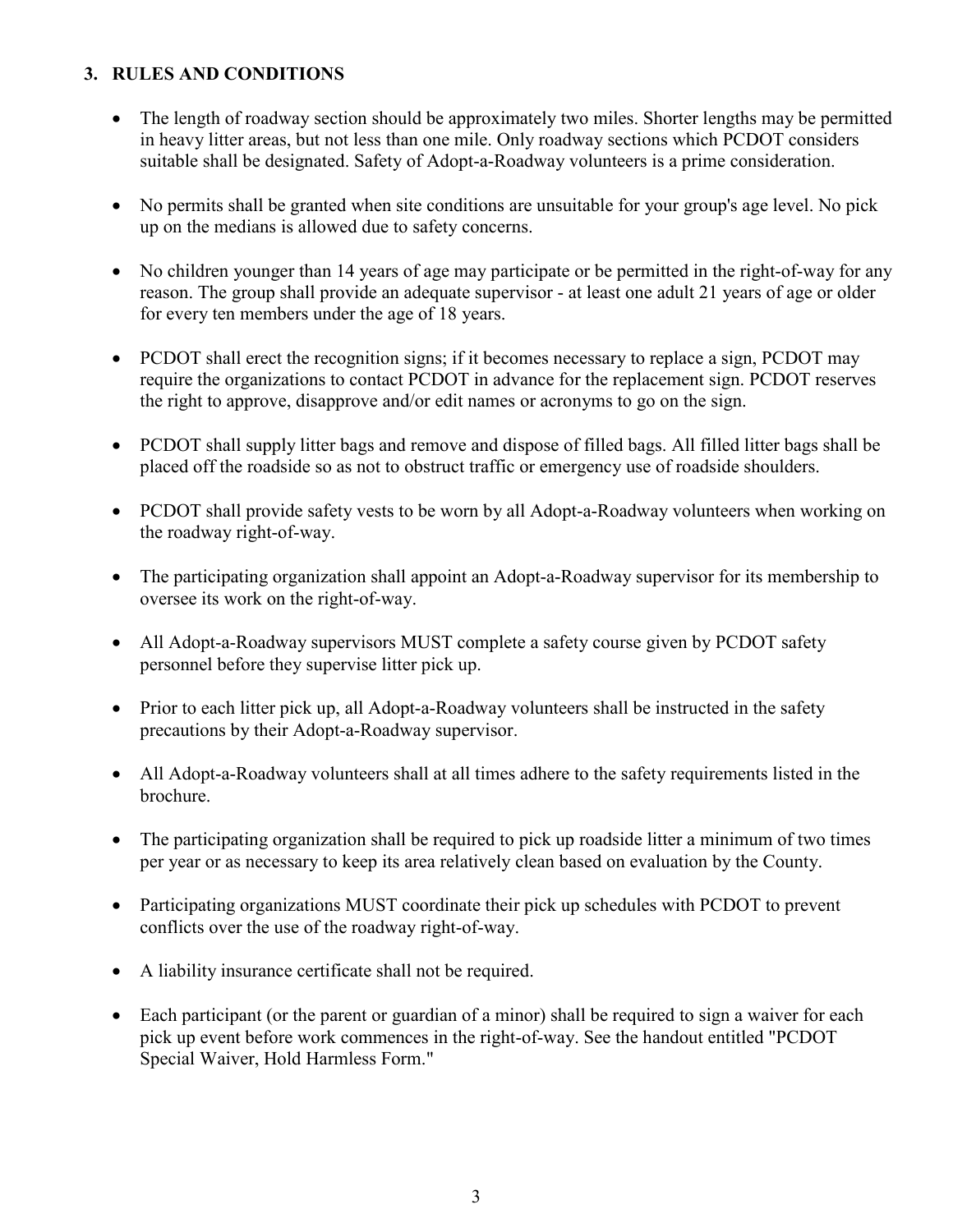- The permit shall be issued for a minimum period of two years. Permits may be revoked at any time at the County's discretion for failure to comply with these Rules and Conditions. It is renewable if the organization has maintained its segment of right-of-way.
- PCDOT may impose additional conditions as needed.

# **4. GROUP SUPERVISOR**

Each group is required to select a group supervisor to "be in charge". The supervisor is responsible for:

- Conducting safety training with all members of the group.
- Scheduling and organizing clean-up. Clean-up must be scheduled at least two weeks in advance in order for staff to make the necessary arrangements. Maintenance staff is scheduled to automatically pick up bags.
- If the clean-up is canceled, please let the Adopt-a-Roadway Coordinator know as soon as possible at (520-724-6410).
- Obtaining signatures on the "Special Event Waiver Form" before your clean-up and turning it in to the Program Coordinator after each clean-up.
- Compiling information to the Clean-up Report Form and turning it in to the Program Coordinator after each clean-up.
- For every group of 10 people under the age of 18, there must be one adult chaperone present during the clean-up.

## **5. SAFETY VESTS AND TRASH BAGS**

- Safety vests and trash bags must be picked up at the Department of Transportation located at the Public Works Building at 201 N. Stone, 4<sup>th</sup> Floor, between the hours of 8:00 AM and 4:00 PM. Please call 520-724-6410 in advance to schedule pick up.
- If a group wishes to supply its own vests, it is mandatory to provide a photo of the group wearing vests to the Adopt-a-Roadway Coordinator.
- Fill the bags  $\frac{3}{4}$  of the way full. Tie a knot at the top of the bag to prevent trash from blowing around before the bags are picked up by our crews.
- Assemble filled bags at one or two locations. Keep the bags away from the edge of the road as possible, but keep them in sight so the maintenance crews are able to find them.